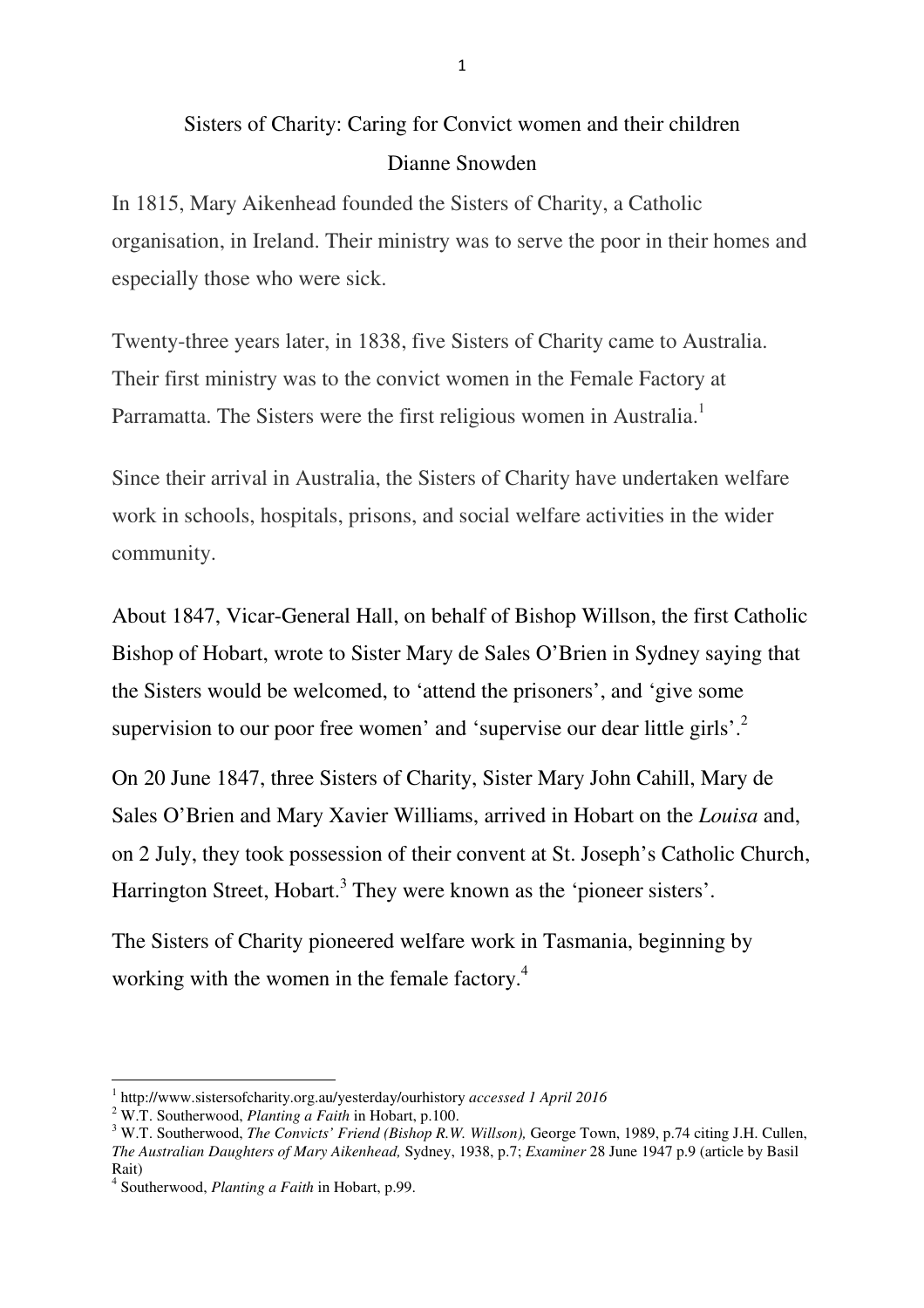Bishop Willson was known as 'the convicts' friend'.<sup>5</sup> His social reforms and welfare work, particularly in the penal area, dovetailed with the work of the Sisters of Charity. By1845, he had requested the appointment of a female catechist to work on the *Anson*; lay readers of prayers at the main prison institutions in Hobart; and a schoolmistress for the education of the Catholic children at the Orphan School in New Town.<sup>6</sup> In 1845, Bishop Willson called for contributions for accommodation for the expected arrival of the Sisters of Charity, who would work among 'the female sex who are in bondage' and among orphans 'desperately in need of sound social instruction and moral training'.<sup>7</sup>

According to historian Terry Southerwood, the three Sisters of Charity 'visited 600 women at the Cascades Female Factory for two hours every day and ventured into the Men's Gaol with its "condemned cells", the Colonial Hospital, the Queen's Asylum and the homes of the poor'.<sup>8</sup> They experienced very little opposition to their ministry of social reform, although, again according to Southerwood, they were harassed by an occasional anti-Catholic bigot or overzealous government official like J.M May. The Comptroller of Convicts, for example, tried, unsuccessfully, to curtail the scope of their work at the Cascades shortly after their arrival.<sup>9</sup>

Glimpses of the work of the Sisters of Charity can be found in the Bishop Willson papers held in the Diocesan Archives in Hobart.

 $\overline{a}$ 

2

<sup>5</sup> Southerwood, *The Convicts' Friend (Bishop R.W. Willson),* George Town, 1989.

<sup>&</sup>lt;sup>6</sup> Southerwood, *The Convicts' Friend*, p.55: citing Convict Correspondence in the Catholic Church Archives 44/63, 25 February 1845.

<sup>7</sup> Southerwood, *The Convicts' Friend*, p.55. In 1842, Hobart Town was created a diocese separate from New South Wales, headed by Bishop Willson, who arrived in 1844: John H. Cullen, 'Willson, Robert William (1794–1866)', *Australian Dictionary of Biography*, National Centre of Biography, Australian National University, http://adb.anu.edu.au/biography/willson-robert-william-2800/text3995, published first in hardcopy 1967, accessed online 3 April 2016.

<sup>8</sup> Southerwood, *The Convicts' Friend*, p.110.

<sup>9</sup> Southerwood, *The Convicts' Friend*, p.110.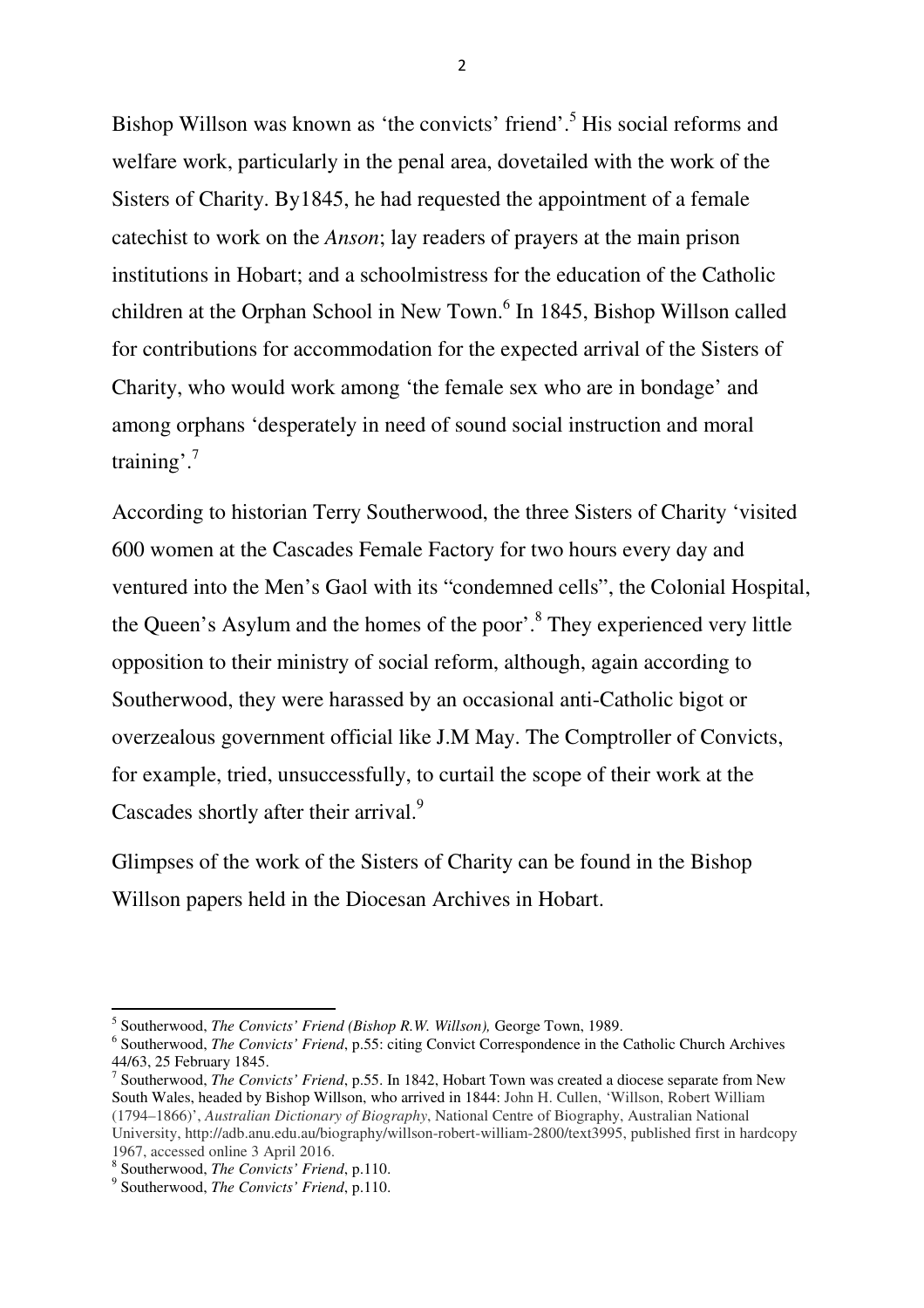In August 1847, Vicar-General Hall wrote to the Lieutenant Governor of Tasmania formally requesting permission for the three Sisters of Charity

to visit the different convict establishment at convenient times to afford religious and moral instruction to the unfortunate inmates belonging to my Church. I need not add that they will effect much good particularly among the unfortunate females for having been trained up to the duty of Charity and having had the experience of 8 years in NSW.<sup>10</sup>

The Comptroller General's Office replied that

the necessary authority has been given for the admission of these ladies to the several Convict Establishments as requested. With regard to the Cascade Female Factory and the 'Anson', I am to state that it will be desirable that the Ladies should confer with the Superintendent or Matron of the Establishments as to the times at which they can most conveniently have access to the different classes of women, so as not to interfere with the discipline and work of the Establishment. $^{11}$ 

The Vicar-General gave an undertaking to the Comptroller General that the Sisters of Charity would not communicate directly with the Protestant women at the Convict Establishments. $^{12}$ 

Bishop Willson reported to the Head Superior in Sydney in 1849,

Not less than five hundred prisoners in Hobart Town derive benefit from their visits and instructions. Full one hundred female orphans are also visited by them. Then they have their own school with an average of

l

 $10$  Diocesan Archives, Hobart: Bishop Willson Papers, Diocesan Archives Ref. 95.185, p.95.

<sup>11</sup> Diocesan Archives, Hobart: Bishop Willson Papers, Diocesan Archives Ref. 95.186, pp.95-96.

<sup>&</sup>lt;sup>12</sup> Diocesan Archives, Hobart: Bishop Willson Papers, Diocesan Archives Ref. 99.191, p.99.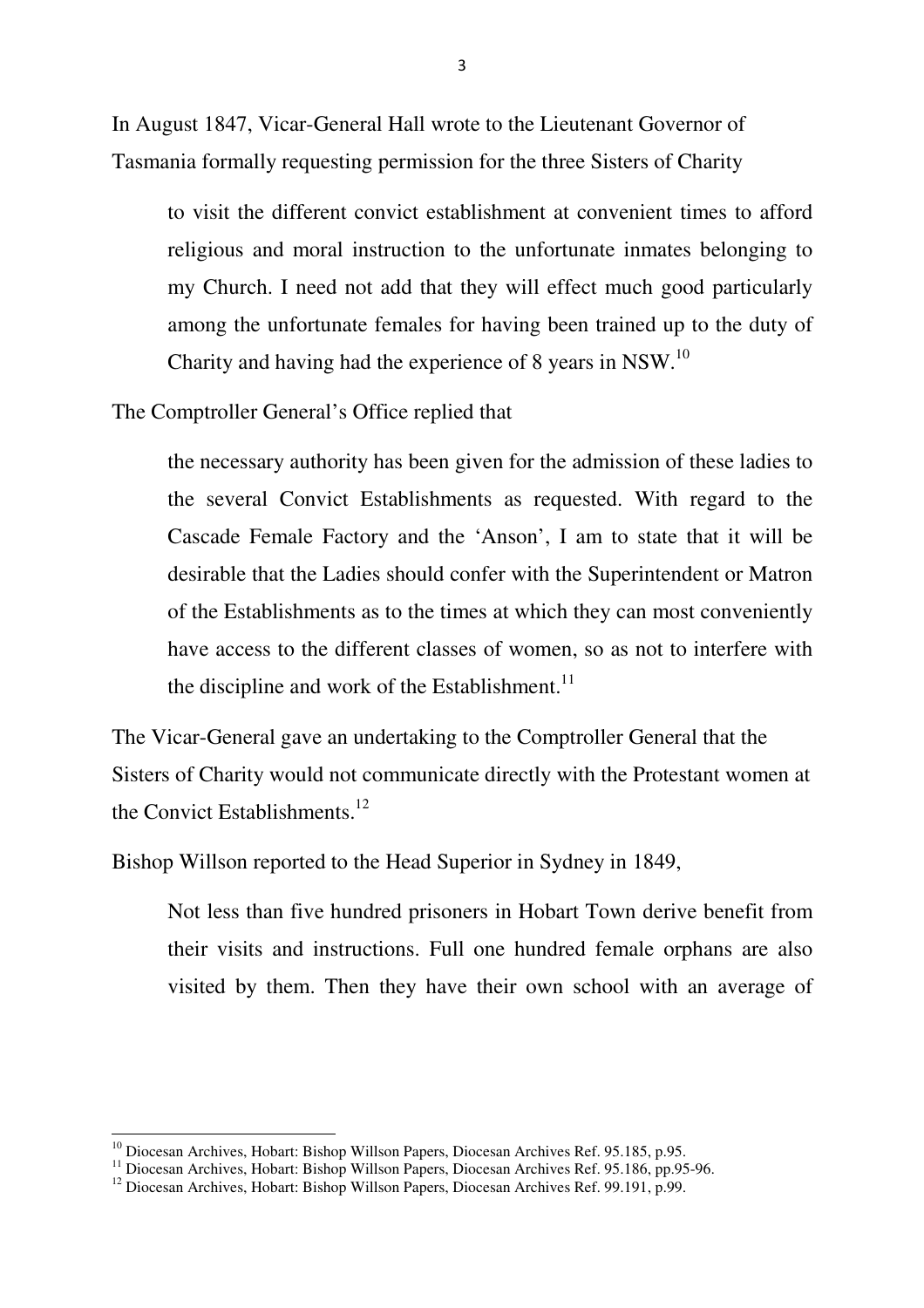about eighty daily; and besides the common Gaol where poor men are executed, also the Hospital and Infirmary for aged females to visit.<sup>13</sup>

The school referred to was St Joseph's School in Harrington Street. In July 1848, Mother Mary John Cahill in Hobart reported to the Head Superior, Mother Mary Ignatius Gibbons, in Sydney

We have an abundance of occupation according to our Vocation, the routine of the week is as follows. After the usual hour of prayer, Mass and breakfast, one Sister goes to the school till 12 o'clock, when she is relieved by another (who has been till then employed in instructing the women of the Factory – number generally about 300) who give religious instruction to the children and dismisses them – Dinner at one o'clock and at 2½ the children return till 4 o'clock. The evenings are devoted to the sick etc. $^{14}$ 

Education was an important part of the ministry of the Sisters of Charity. They pioneered Catholic education in Hobart. From 1847, the Sisters were involved in the education of Catholic girls. Their school, known as St Joseph's, operated in the top floor of the convent building behind St Joseph's Church. The boys were taught on the ground floor.<sup>15</sup> Later, the boys' school was moved to a new site and the Sisters took over the whole building. The old building was demolished to make room for extensions to St. Joseph's Orphanage.<sup>16</sup>

In 1923, the new St Joseph's School was completed on a site at the corner of Molle and Macquarie Street.<sup>17</sup>

 $\overline{a}$ 

<sup>&</sup>lt;sup>13</sup> Diocesan Archives, Hobart: Letter from Bishop Willson to the Head Superior in Sydney, Mother Mary Ignatius Gibbons, 1849.

<sup>&</sup>lt;sup>14</sup> Diocesan Archives, Hobart: Letter from Mother Mary John Cahill, Hobart, to Head Superior, Mother Mary Ignatius Gibbons, July 1848.

<sup>15</sup> *Examiner* 28 June 1947 p.9 (article by Basil Rait).

<sup>&</sup>lt;sup>16</sup> *Examiner* 28 June 1947 p.9 (article by Basil Rait).

<sup>&</sup>lt;sup>17</sup> *Examiner* 28 June 1947 p.9 (article by Basil Rait).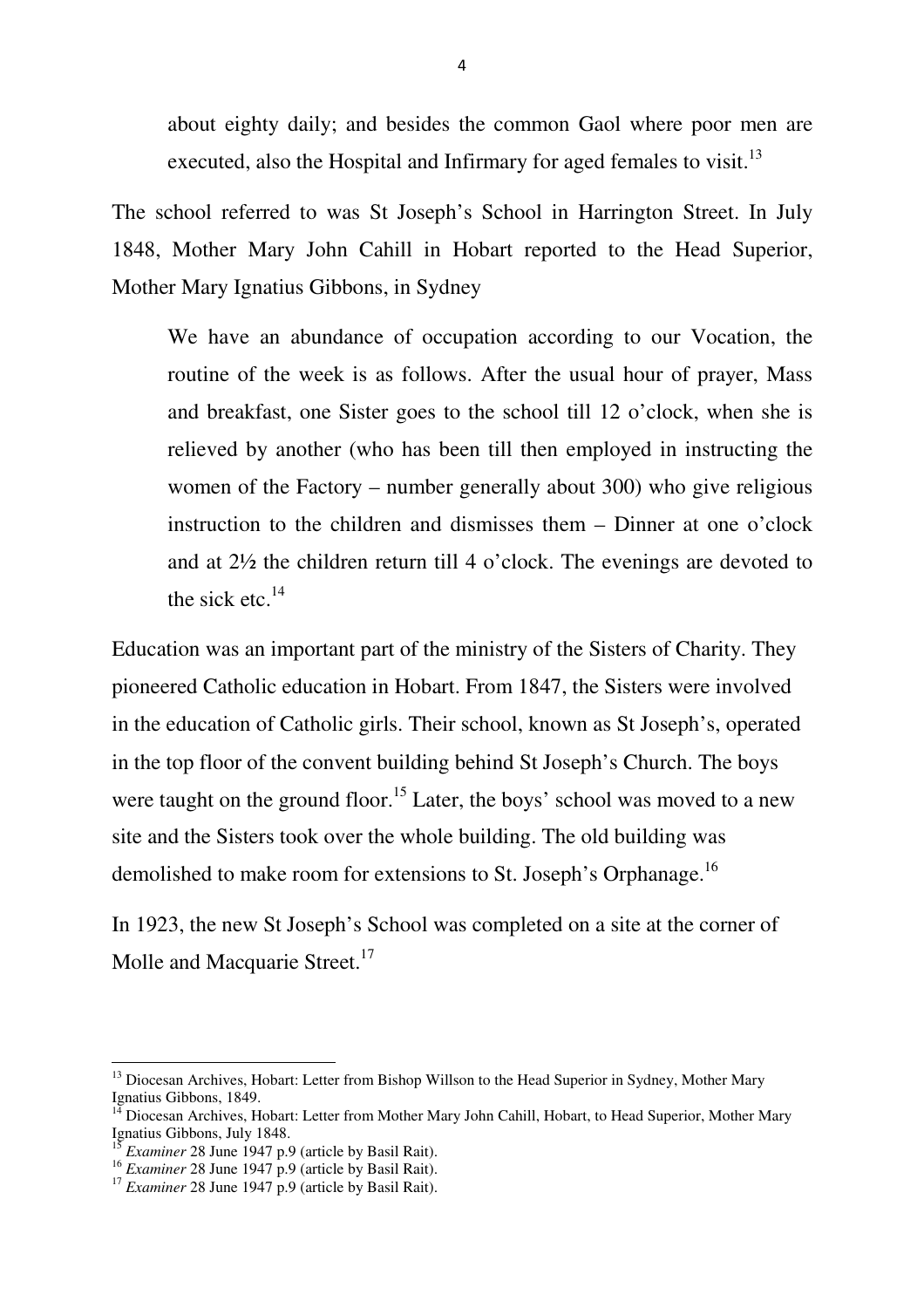In 1863, Bishop Willson established St Luke's Ragged School in South Hobart, on a site close to St Francis Xavier's Church today. From 1873, it was run by the Sisters of Charity.<sup>18</sup> A plaque on the site acknowledges their contribution.

The Sisters of Charity established St Brigid's Convent School at New Norfolk in 1925 and later, in 1942, Mount Carmel in Sandy Bay. They also established St Vincent's Hospital in Launceston.<sup>19</sup>

Care of vulnerable children was also an important part of the ministry of the Sisters of Charity. The Sisters were regular visitors to the Queen's Orphan School.

When the Queen's Orphan School closed in 1879, the Sisters, realising the need to for an institution to care for the orphan children, established St. Joseph's Orphanage opposite the church in Harrington Street. Formerly known as Aikenhead House, the orphanage was opened in May1879. When it opened, there were 29 girls there, including 20 Catholic girls transferred from the Queen's Orphan School at New Town.<sup>20</sup> It was enlarged in 1923.<sup>21</sup>

Aikenhead House later moved to Taroona and the Harrington Street building was sold to the Commonwealth government.<sup>22</sup>

In 1888, when the Tasmanian Sisters of Charity rejoined their sisters in Sydney after a split in the 1840s, fifteen of the sixteen nuns in Hobart were Tasmanian born. One of the most well-known was Sister Agnes Hall, daughter of Dr Edward Swarbreck Hall. She died in 1934 just before her centenary.<sup>23</sup>

l

<sup>18</sup> W.T. Southerwood, *Planting a Faith* in Hobart, p.99.

<sup>&</sup>lt;sup>19</sup> *Examiner* 28 June 1947 p.9 (article by Basil Rait).

<sup>20</sup> W.T. Southerwood, *Planting a Faith* in Hobart, p.99.

<sup>21</sup> W.T. Southerwood, *Planting a Faith* in Hobart, p.99.

<sup>22</sup> W.T. Southerwood, *Planting a Faith* in Hobart, p.99.

<sup>23</sup> W.T. Southerwood, *Planting a Faith* in Hobart, p.99.